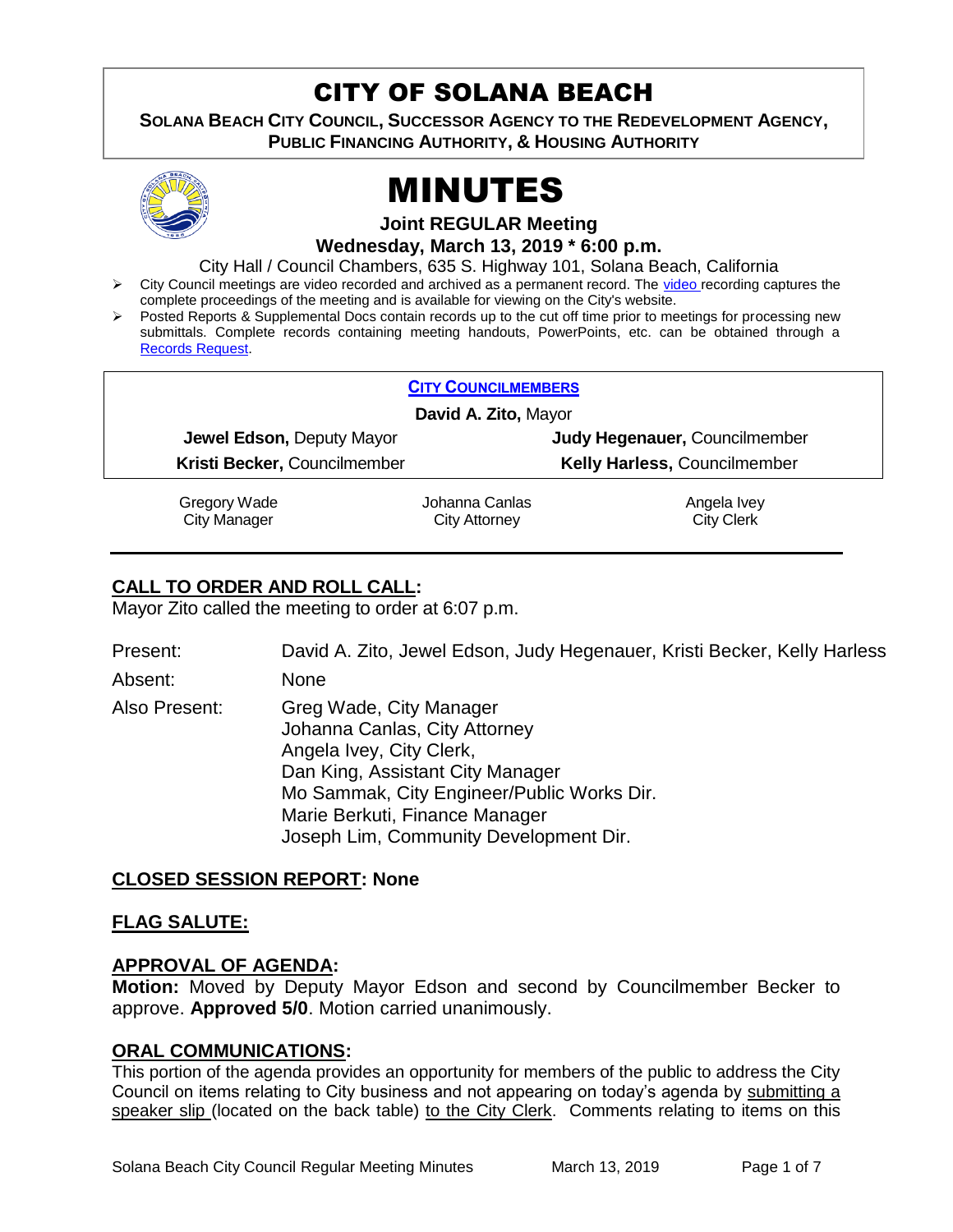evening's agenda are taken at the time the items are heard. Pursuant to the Brown Act, no action shall be taken by the City Council on public comment items. Council may refer items to the City Manager for placement on a future agenda. The maximum time allotted for each presentation is THREE MINUTES (SBMC 2.04.190). Please be aware of the timer light on the Council Dais.

Dave Rolland said he was representing California State Senator Leader Tony Atkins' who is the local representative in the state senate. He spoke about her invitation to those interested in the state budget to a community forum on Thursday, March 28th to discuss the draft state budget. He said that she was celebrating Women's History month through March and would be posting about individuals or groups of women in her district on social media, and that one of her posts would be honoring a the City of Solana Beach City Council made up of 80% women.

# **COUNCIL COMMUNITY ANNOUNCEMENTS / COMMENTARY:**

*An opportunity for City Council to make brief announcements or report on their activities. These items are not agendized for official City business with no action or substantive discussion.* 

# **A. CONSENT CALENDAR:** (Action Items) (A.1. - A.5.)

Items listed on the Consent Calendar are to be acted in a single action of the City Council unless pulled for discussion. Any member of the public may address the City Council on an item of concern by submitting to the City Clerk a speaker slip (located on the back table) before the Consent Calendar is addressed. Those items removed from the Consent Calendar by a member of the Council will be trailed to the end of the agenda, while Consent Calendar items removed by the public will be discussed immediately after approval of the Consent Calendar.

# **A.1. Register Of Demands.** (File 0300-30)

Recommendation: That the City Council

1. Ratify the list of demands for February 09 – February 22, 2019.

Item A.1. Report (click here)

*Posted Reports & Supplemental Docs contain records up to the cut off time, prior to the start of the meeting, for processing new submittals. The final official record containing handouts, PowerPoints, etc. can be obtained through a Records Request to the City Clerk's Office.*

**Motion:** Moved by Deputy Mayor Edson and second by Councilmember Becker to approve. **Approved 5/0**. Motion carried unanimously.

#### **A.2. General Fund Adopted Budget for Fiscal Year 2018-2019 Changes.** (File 0330- 30)

Recommendation: That the City Council

1. Receive the report listing changes made to the Fiscal Year 2018-2019 General Fund Adopted Budget.

#### [Item A.2. Report \(click here\)](https://solanabeach.govoffice3.com/vertical/Sites/%7B840804C2-F869-4904-9AE3-720581350CE7%7D/uploads/Item_A.2._Report_(click_here)_03-13-19.pdf)

*Posted Reports & Supplemental Docs contain records up to the cut off time, prior to the start of the meeting, for processing new submittals. The final official record containing handouts, PowerPoints, etc. can be obtained through a Records Request to the City Clerk's Office.*

**Motion:** Moved by Deputy Mayor Edson and second by Councilmember Becker to approve. **Approved 5/0**. Motion carried unanimously.

# **A.3. Special Legal Counsel Services.** (File 0400-05)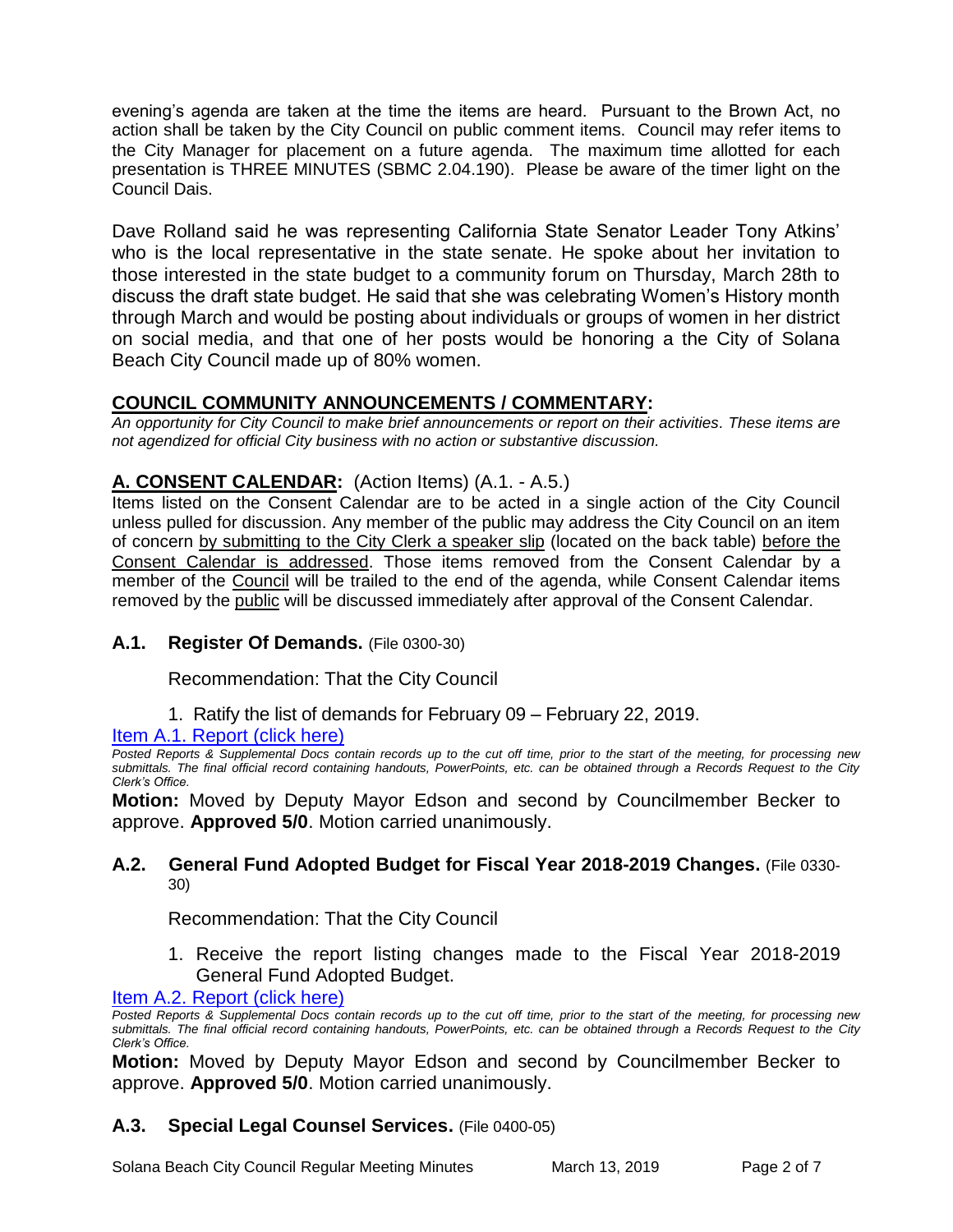#### Recommendation: That the City Council

1. Adopt **Resolution 2019-029** approving the First Amendment to the agreement with Nossaman LLP for special legal counsel services and to authorize the City Manager to execute the amendment.

#### [Item A.3. Report \(click here\)](https://solanabeach.govoffice3.com/vertical/Sites/%7B840804C2-F869-4904-9AE3-720581350CE7%7D/uploads/Item_A.3._Report_(click_here)_03-13-19.PDF)

*Posted Reports & Supplemental Docs contain records up to the cut off time, prior to the start of the meeting, for processing new submittals. The final official record containing handouts, PowerPoints, etc. can be obtained through a Records Request to the City Clerk's Office.*

**Motion:** Moved by Deputy Mayor Edson and second by Councilmember Becker to approve. **Approved 5/0**. Motion carried unanimously.

#### **A.4. Award Sewer Pipeline Replacement Contract** (File 1040-26)

Recommendation: That the City Council

#### 1. Adopt **Resolution 2019-028**:

- a. Awarding the construction contract to DB Pipeline, in the amount of \$409,494, for the 2019 Sewer Pipeline Replacements, Bid 2019-01.
- b. Approving an amount of \$60,000 for construction contingency.
- c. Authorizing the City Manager to execute the construction contract on behalf of the City.
- d. Authorizing the City Manager to approve cumulative change orders up to the construction contingency amount.

#### [Item A.4. Report \(click here\)](https://solanabeach.govoffice3.com/vertical/Sites/%7B840804C2-F869-4904-9AE3-720581350CE7%7D/uploads/Item_A.4._Report_(click_here)_03-13-19.PDF)

*Posted Reports & Supplemental Docs contain records up to the cut off time, prior to the start of the meeting, for processing new submittals. The final official record containing handouts, PowerPoints, etc. can be obtained through a Records Request to the City Clerk's Office.*

**Motion:** Moved by Deputy Mayor Edson and second by Councilmember Becker to approve. **Approved 5/0**. Motion carried unanimously.

# **A.5. Minutes of the City Council.**

Recommendation: That the City Council

1. Approve the Minutes of the City Council Meetings held December 12, 2018 and January 9, 2019.

[Item A.5. Report \(click here\)](https://solanabeach.govoffice3.com/vertical/Sites/%7B840804C2-F869-4904-9AE3-720581350CE7%7D/uploads/Item_A.5._Report_(click_here)_03-13-19.pdf) 

*Posted Reports & Supplemental Docs contain records up to the cut off time, prior to the start of the meeting, for processing new submittals. The final official record containing handouts, PowerPoints, etc. can be obtained through a Records Request to the City Clerk's Office.*

**Motion:** Moved by Deputy Mayor Edson and second by Councilmember Becker to approve. **Approved 5/0**. Motion carried unanimously.

#### **C.3. EDCO Presentation – Solid Waste Legislation and Facility Expansion**  (File 1030-50)

Recommendation: That the City Council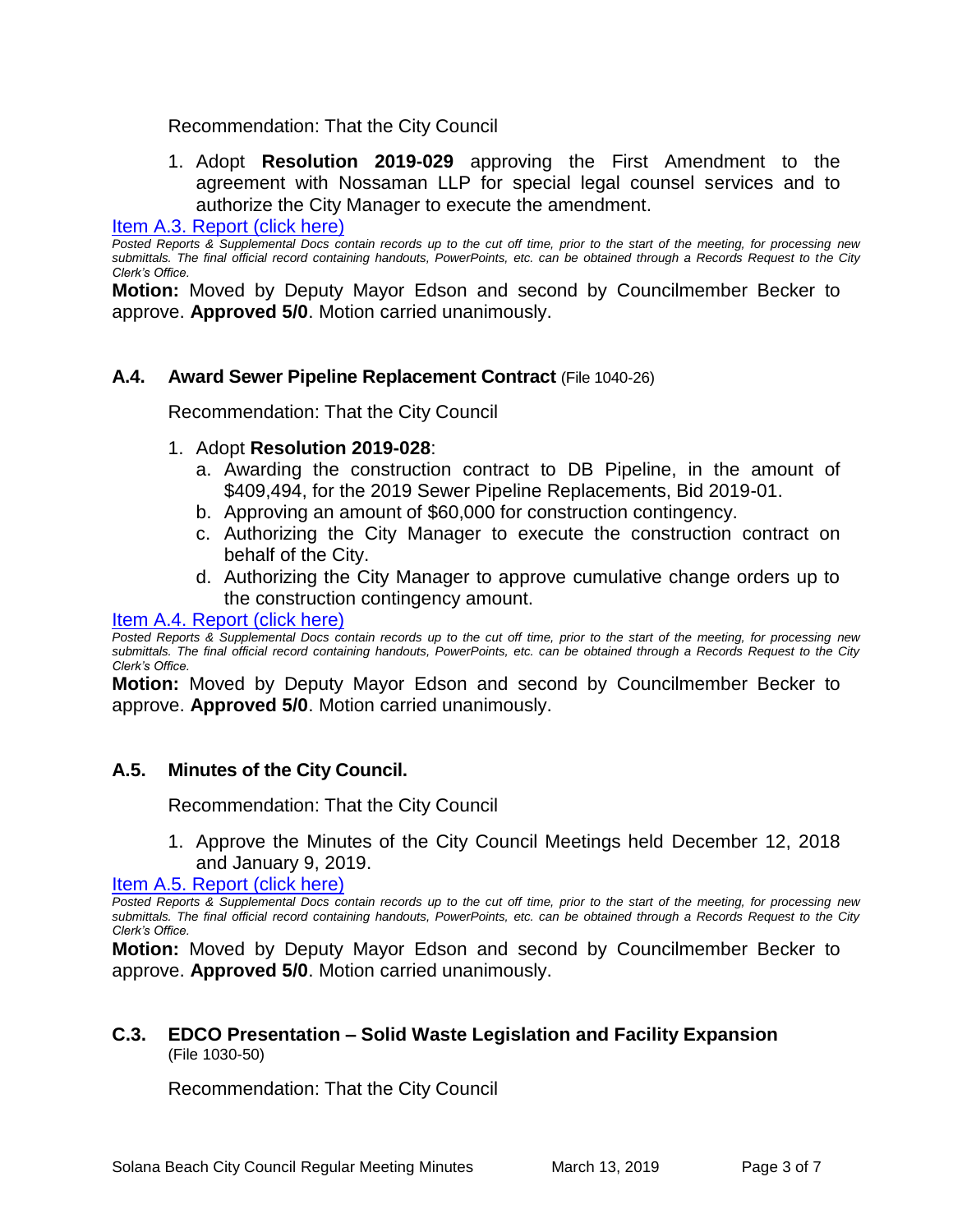1. Receive a presentation from EDCO on their facility upgrades and to discuss current and upcoming legislation that will have an impact on future rates.

#### [Item C.3. Report \(click here\)](https://solanabeach.govoffice3.com/vertical/Sites/%7B840804C2-F869-4904-9AE3-720581350CE7%7D/uploads/Item_C.3._Report_(click_here)_03-13-19.pdf)

*Posted Reports & Supplemental Docs contain records up to the cut off time, prior to the start of the meeting, for processing new submittals. The final official record containing handouts, PowerPoints, etc. can be obtained through a Records Request to the City Clerk's Office* 

Steve South, EDCO, provided a handout (on file) and presented a PowerPoint (on file) reviewing Comingling Organics Collection.

# **B. PUBLIC HEARINGS:** (B.1.)

This portion of the agenda provides citizens an opportunity to express their views on a specific issue as required by law after proper noticing by submitting a speaker slip (located on the back table) to the City Clerk. After considering all of the evidence, including written materials and oral testimony, the City Council must make a decision supported by findings and the findings must be supported by substantial evidence in the record. An applicant or designee(s) for a private development/business project, for which the public hearing is being held, is allotted a total of fifteen minutes to speak, as per SBMC 2.04.210. A portion of the fifteen minutes may be saved to respond to those who speak in opposition. All other speakers have three minutes each. Please be aware of the timer light on the Council Dais.

### **B.1. Public Hearing: 208 Pacific Avenue, Applicant - Adams, Case 17-18-04, APN: 263-322-01.** (File 0600-40)

The proposed project meets the minimum objective requirements under the SBMC, may be found to be consistent with the General Plan, and may be found, as conditioned, to meet the discretionary findings required as discussed in this report to approve a Development Review Permit (DRP), Variance (VAR) and administratively issue a Structure Development Permit (SDP). Therefore, Staff recommends that the City Council:

- 1. Conduct the Public Hearing: Open the Public Hearing; Report Council Disclosures; Receive Public Testimony; Close the Public Hearing.
- 2. Find the project exempt from California Environmental Quality Act pursuant to Section 15303 of the State CEQA Guidelines; and
- 3. If the City Council makes the requisite findings and approves the project, adopt **Resolution 2019-025** conditionally approving a DRP, SDP and VAR to construct a replacement, two-story, single-family residence with an attached garage and a subterranean basement and perform associated site improvements including a pool within the front yard setback at 208 Pacific Avenue, Solana Beach

[Item B.1. Report \(click](https://solanabeach.govoffice3.com/vertical/Sites/%7B840804C2-F869-4904-9AE3-720581350CE7%7D/uploads/Item_B.1._Report_(click_here)_03-13-19.PDF) here)

Councilmember Harless recused herself due to the project proximity of her property.

Mayor Zito opened the public hearing.

*Posted Reports & Supplemental Docs contain records up to the cut off time, prior to the start of the meeting, for processing new submittals. The final official record containing handouts, PowerPoints, etc. can be obtained through a Records Request to the City Clerk's Office.*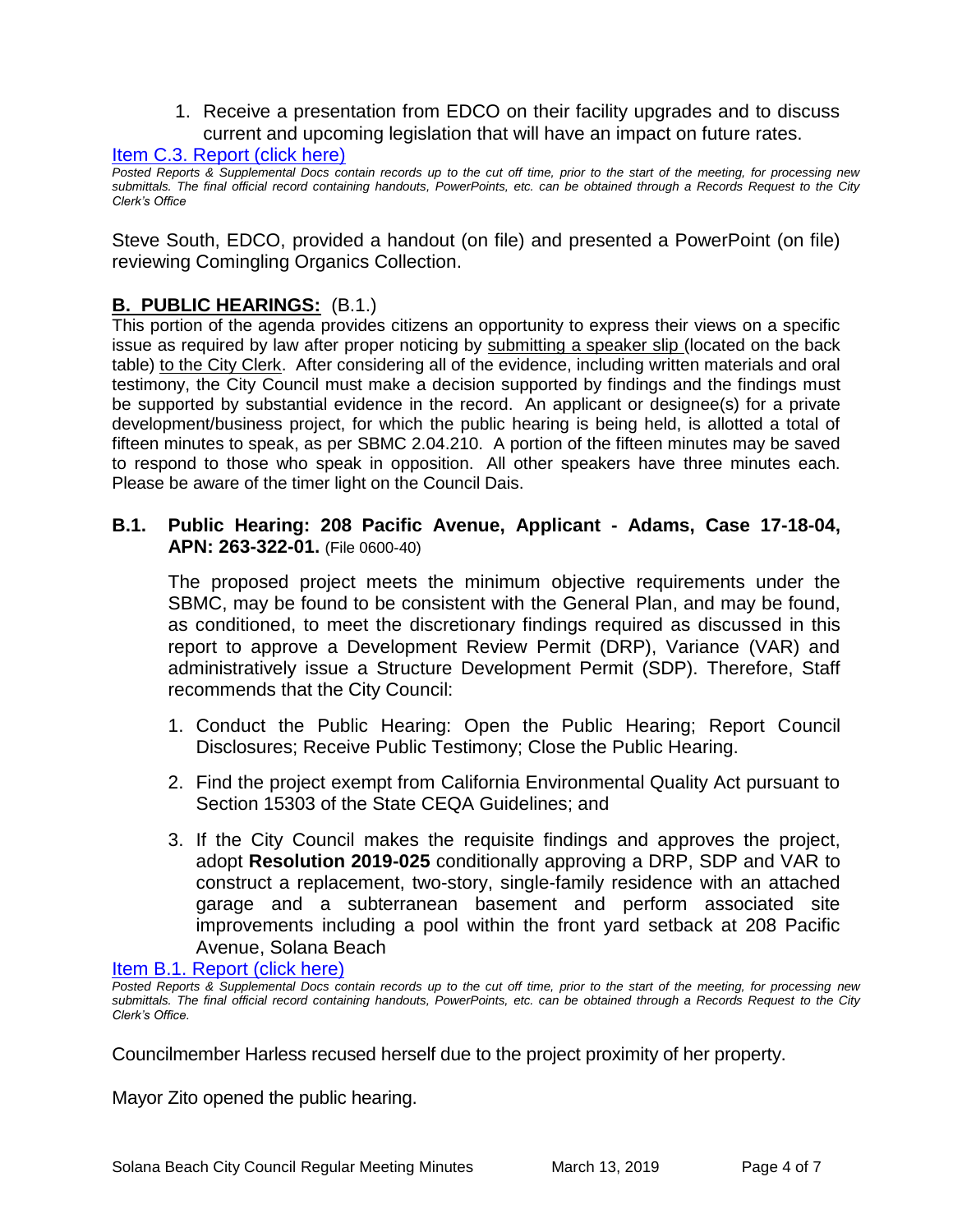Council disclosures.

Greg Wade, City Manager, introduced the item.

Regina Ochoa, Assistant Planner presented a PowerPoint (on file).

Council and Staff discussed prior variance requests, fence heights, setbacks, lot lay out, and topography.

Christian Rice, Applicant's Architect, presented a PowerPoint (on file). He spoke about the triangular shaped property making it difficult to fit a pool in the rear or side yard so they were proposing it in the front yard setback, required pool setbacks, felt they met the variance findings, if variance for the pool was granted all applicable building codes would be followed.

Council, Architect, and Applicant discussed the space of the basement extending beyond the first floor, retention basin locations for storm water, the level of the pool being same/level with the rear yard grade, a planter and retaining wall and lower entry area appearing lower than the rest of the property, the applicant's intent was to have the most amount of outdoor area possible, solar panels were planned, and that electric vehicle wiring was planned since the applicant owned one.

Council discussion ensued regarding variances, that a different design may have allowed the pool within the required buildable setback, the lot was oddly shaped but large, a variance for this purpose could set a precedent, more exploration would provide for alternative options, the house was compatible, the appearance that the design aimed to fill all of the buildable area and then add a pool, considering a smaller pool in another area.

Council discussion continued regarding the scale, bulk, and massing, that 25 ft. height of the house lacked articulation due to the stacked appearance with the volume of the ceiling, it appears higher than it was, the placement of the house on a prominent corner made it appear higher that it actually was, the basement extending 328 ft. beyond the house instead of being under the house, consideration of conditioning solar panels options, and approving the house without the variance of the pool.

Councilmember Edson said that she would be interested in approving the house without the variance for the pool and adding conditions to reduce the height of the structure 2 ft., restrict the vegetation to the maximum height of fences or walls at 3 ½ ft.

Ms. Rice said that the homeowners were fine with proceeding without the pool.

Ms. Adams asked to be clear about the vegetation, that the entire yard was along the street so they wanted to use some vegetation as privacy, they had no backyard, and the entire yard ran along two streets.

Council discussed that in the past vegetation had been restricted to the allowed height of fences or walls, that the bend where the two streets meet should be restricted due to safety for drivers on both streets, that the 5 ft. 6 in. fence was surrounded by vegetation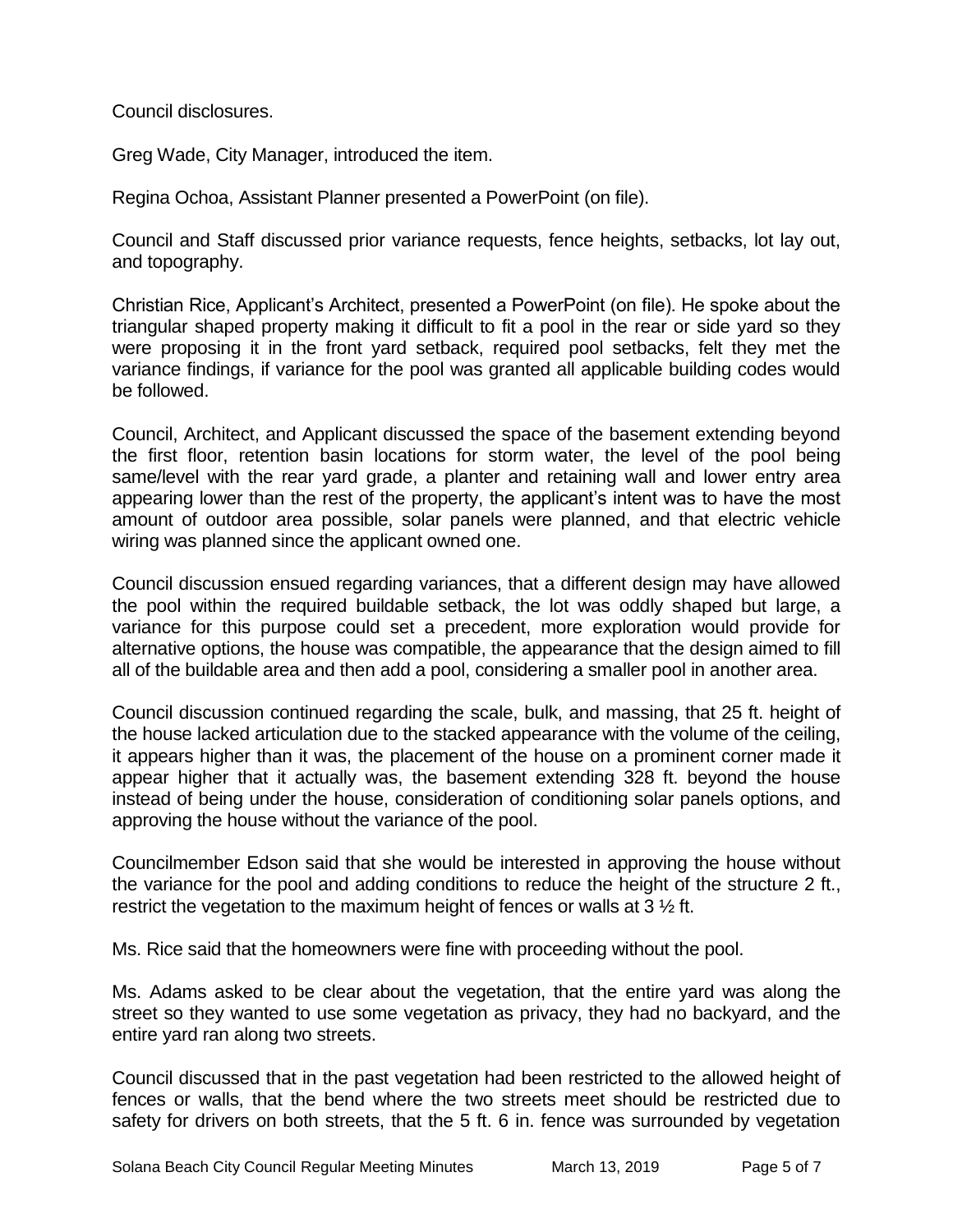around the bend, without the pool the area could be developed into a larger yard area. **Motion:** Moved by Councilmember Hegenauer and second by Deputy Mayor Edson to close the public hearing. **Approved 4/0/1** (Recused: Harless). Motion carried.

**Motion:** Moved by Mayor Zito and second by Councilmember Edson to approve, without the variance for the pool in the front yard setback, submitting an updated landscape plan for area that would be replacing the pool area for review by the City's 3rd party landscape architect and Engineering for storm water runoff requirements, that the landscape height on the perimeter of the fence to the midway point of the proposed pool be limited to the fence height restriction for a front yard and restricting vegetation around the project except southwest of the propose pool to the property line fence. **Approved 4/0/1** (Recused: Harless). Motion carried.

**C. STAFF REPORTS**: (C.1. - C.3.)

*Submit speaker slips to the City Clerk.*

# **C.1. Adopt (2<sup>nd</sup> Reading) Ordinance 500 – Affordable Housing (File 0630-10)**

Recommendation: That the City Council

1. Adopt **Ordinance 500** amending Chapter 17.70 (Affordable Housing) of the Solana Beach Municipal Code (SBMC).

[Item C.1. Report \(click here\)](https://solanabeach.govoffice3.com/vertical/Sites/%7B840804C2-F869-4904-9AE3-720581350CE7%7D/uploads/Item_C.1._Report_(click_here)_03-13-19.PDF) 

*Posted Reports & Supplemental Docs contain records up to the cut off time, prior to the start of the meeting, for processing new submittals. The final official record containing handouts, PowerPoints, etc. can be obtained through a Records Request to the City Clerk's Office.*

Johanna Canlas, City Attorney, introduced the item.

Peggy Walker passed out handout (on file) and said that the San Dieguito Alliance requested that facilities be smoke free to reduce citizens' exposure to second hand smoke and regulate tobacco retailers to reduce sales of tobacco and vaping products to those under 21 years of age.

Council and Staff discussed that adding restrictions for smoke-free area could be added on a project by project basis or add to the agreements with the project, bring it back to address in the future, concern about construction of offsite affordable housing, concerns about conversion of rental units to for-sale and that Staff could return to amend that portion in the future,

**Motion:** Moved by Deputy Mayor Edson and second by Councilmember Harless to approve. **Approved 5/0**. Motion carried unanimously.

# **33C.2.Adopt (2nd Reading) Ordinance 501 – Skateboarding in Skate Park at La Colonia Park** (File 0740-20)

Recommendation: That the City Council